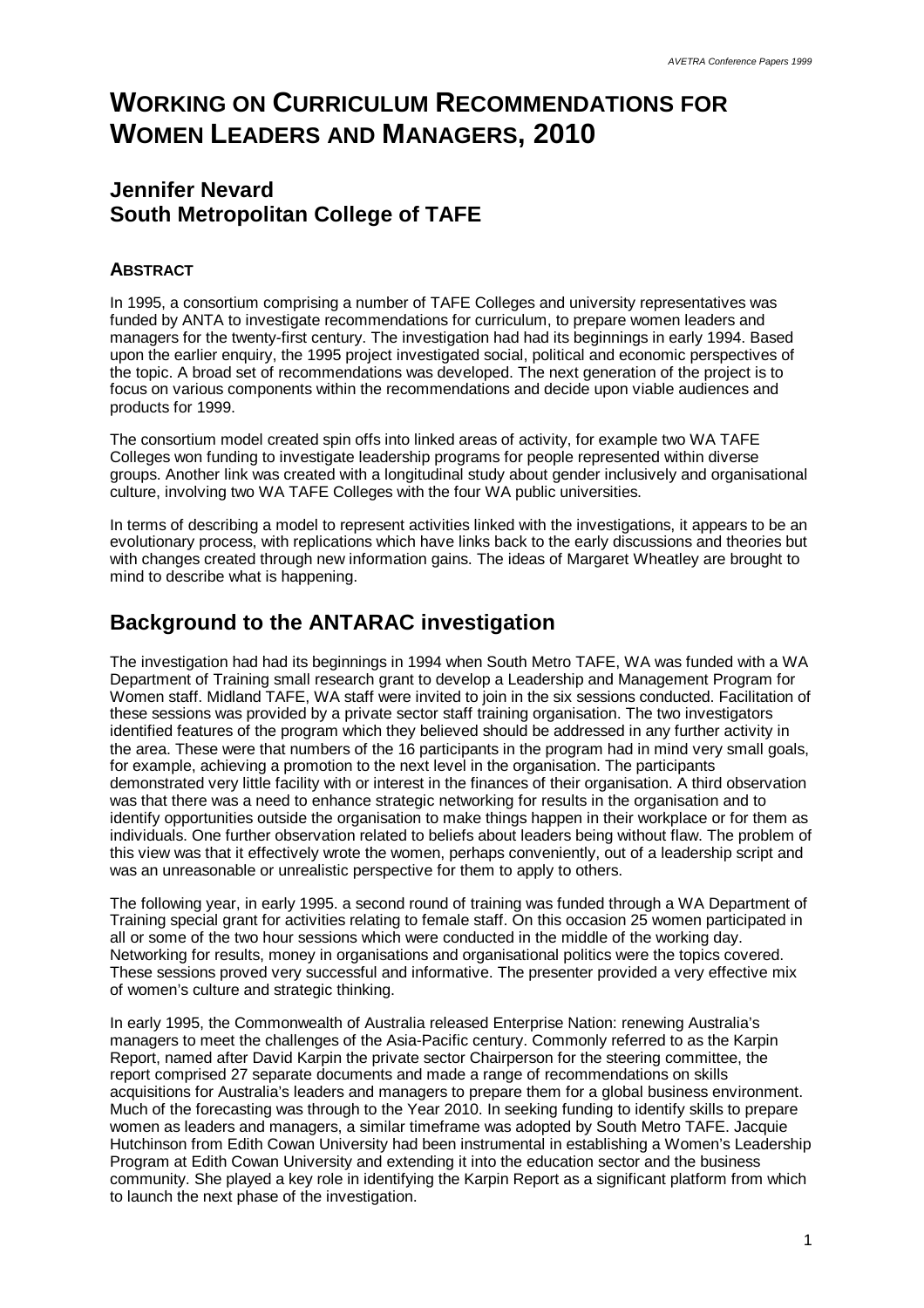### **Problematising the Karpin Report**

There was a range of speculative questions which a reading of the Karpin Report triggered, for example, what might happen to the integrity of local indigenous cultures in a global trading environment; would there be middle management positions to provide vital transition experience from supervision/frontline manager level in an enterprise to senior levels of management; what would downsizing of the workforce mean for women seeking employment and for women seeking senior roles in organisations? Where would migrant women and women from culturally diverse backgrounds sit in the picture – would they be advantaged or disadvantaged by global trends – would different categories of women experience the work environment in different ways? To what extent would women who occupied senior positions in international business environments have opportunities for family roles? Would there be some industry categories were women might be more successful than others? Would a scan of the literature relating to the future provide similar predictions to those on which Karpin Report recommendations were based?

## **Texts and Contexts**

From the questions raised by the Karpin Report, it seemed that a project steering group which offered a range of perspectives could provide expertise in different ways. to that end, a steering group was identified which reflected:

- 1. the history of earlier aspects of the investigations
- 2. different kinds of expertise
- 3. a number of geographic sites, to assist with data collection if necessary
- 4. some formal academic rigour to ensure the processes and report would be acceptable and
- 5. representatives from public and private sector enterprises

As well, it was likely the investigation would encroach upon a number of subject disciplines and would therefore require a theory and model which could accommodate a multi-disciplinary approach. One element of the investigation was likely to include an investigation of women's views on occupying positions of influence. The rationale for this was that these women could be in a position to add their wisdom to the advice being offered through published works. As well, the steering group considered a survey would provide a useful window into the lived experience of these women at a particular point in time, namely 1996-97.

#### **Structure of the Investigation**

The project was formulated from two underlying concerns, issues which surrounded the Karpin Report recommendations and matters relating to women occupying positions of influence. the two strands of the investigation were developed in the following ways.

A literature search was conducted on areas raised by the Karpin Report, for example, predictions on social, political, economic, personal and global impacts. These were assembled as international considerations and matters relating to Australia and its citizens. The second area of enquiry was three pronged. One element of the investigation related to identifying existing curriculum and texts, both hard copy and on-line, addressing leadership and management skills acquisition. A second element was of research literature which discussed relationships between women and power, and a third element comprised a survey of women leaders and mangers.

Within the survey activity 90 women's views were canvassed. In all, more than thirty matters raised through the earlier literature search on women and power and from the curriculum investigation warranted clarification. the survey group was therefore divided and two sets of questions were developed and applied to two subgroups. Women in and outside Australia were included. There were indigenous women and women from culturally diverse backgrounds. Public sector organisations and private sector employees were included. some women did not attract income from their leadership roles. Most industry groups were represented however women tended to cluster in particular industry sectors.